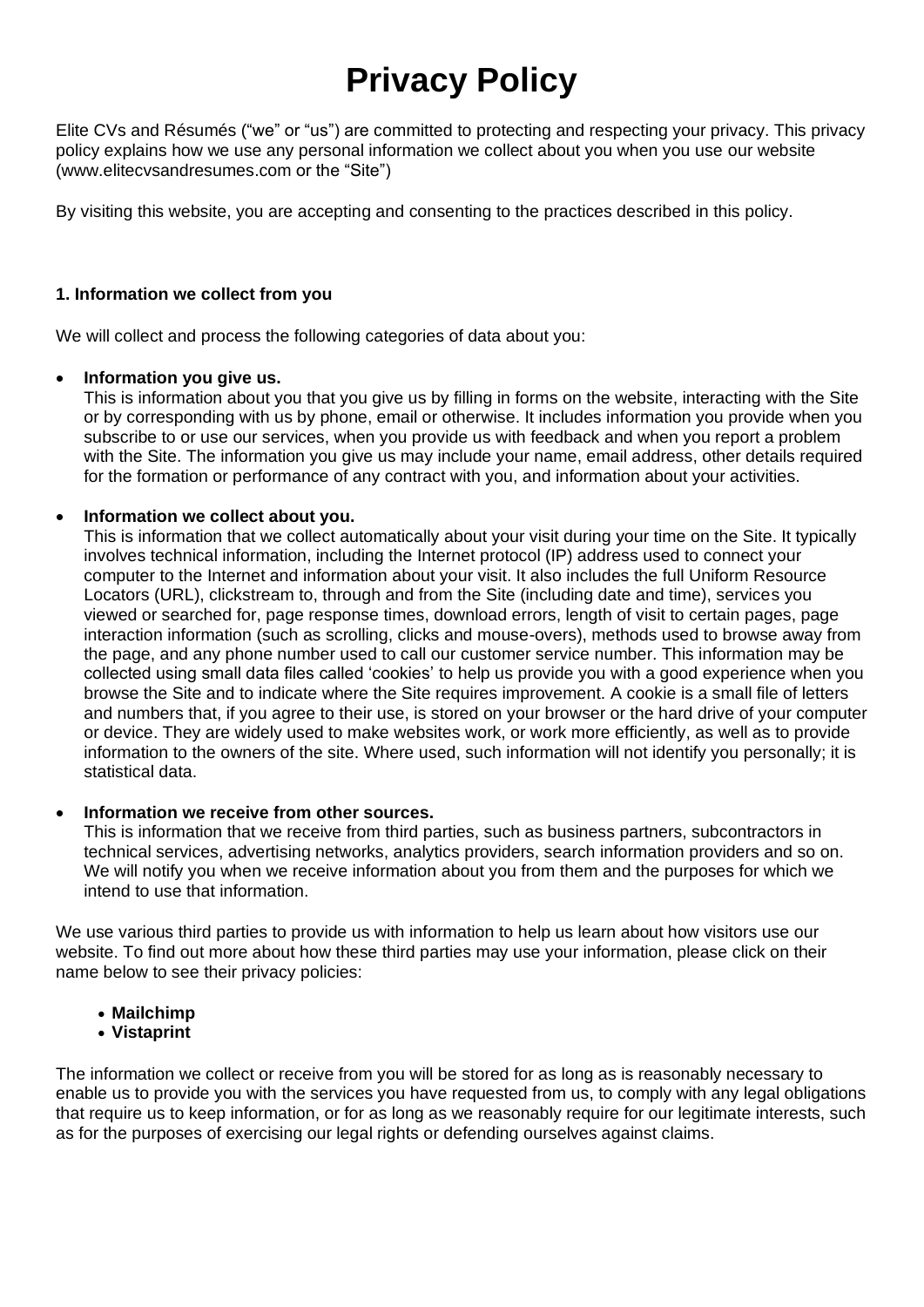# **2. Use of your information**

All information that we collect or receive from you, whether of a personal or technical nature, may be used by us in the following ways:

- To carry out our obligations arising from any contracts entered into between you and us and to provide you with the information, products and services that you request from us;
- To process payments and provide you with related customer service;
- To provide you with information about other goods and services that we offer that are similar or relevant to those that you have already purchased or enquired about. Such additional information will only be provided where you have consented to receive such information
- To notify you about changes to our website, services or goods and products;
- To administer the Site and for internal operations, including troubleshooting, data analysis, testing, research, statistical and survey purposes;
- To improve the Site to ensure that content is presented in the most effective manner for you and for your computer;
- To allow you to participate in interactive features of our service, when you choose to do so;
- Where it is necessary for our or a third party's legitimate interests, including for the purposes of preventing fraud, except where such interests are overridden by your interests or fundamental rights and freedoms;
- As part of our efforts to keep the Site safe and secure;
- To measure or understand the effectiveness of advertising we serve to you and others, and to deliver relevant advertising to you; or
- To comply with our record keeping and information storage obligations and policy (please see the "Where We Store Your Personal Data" section below for more details).

Where your consent has been provided in advance, we may allow selected third parties to use your data to enable them to provide you with information regarding unrelated goods and services which we believe may interest you. Where such consent has been provided, it can be withdrawn by you at any time.

#### **Information we receive from other sources.**

We will combine this information with information you give to us and information we collect about you. We will use this information and the combined information for the purposes set out above (depending on the types of information we receive).

# **3. Disclosure of your information**

We will not disclose your personal information to any other party other than in accordance with this Privacy Policy and in the circumstances detailed below:

- Any member of our group, which means our subsidiaries, as defined in section 1159 of the UK Companies Act 2006;
- Business partners, suppliers and sub-contractors for the performance of any contract we enter into with them or you; and
- Analytics and search engine providers that assist us in the improvement and optimisation of the Site.

We will disclose your personal information to third parties:

- In the event that we sell or buy any business or assets, in which case we will disclose your personal data to the prospective seller or buyer of such business or assets;
- If we, or substantially all of our assets, are acquired by a third party, in which case personal data held by us about our customers will be one of the transferred assets;
- If we are legally required by law to disclose your personal data;
- To further fraud protection and reduce the risk of fraud; or
- To protect our rights, property or safety, or those of our customers or others.

Should you receive any information or data which does not pertain to you, we ask that you delete the information and contact us immediately.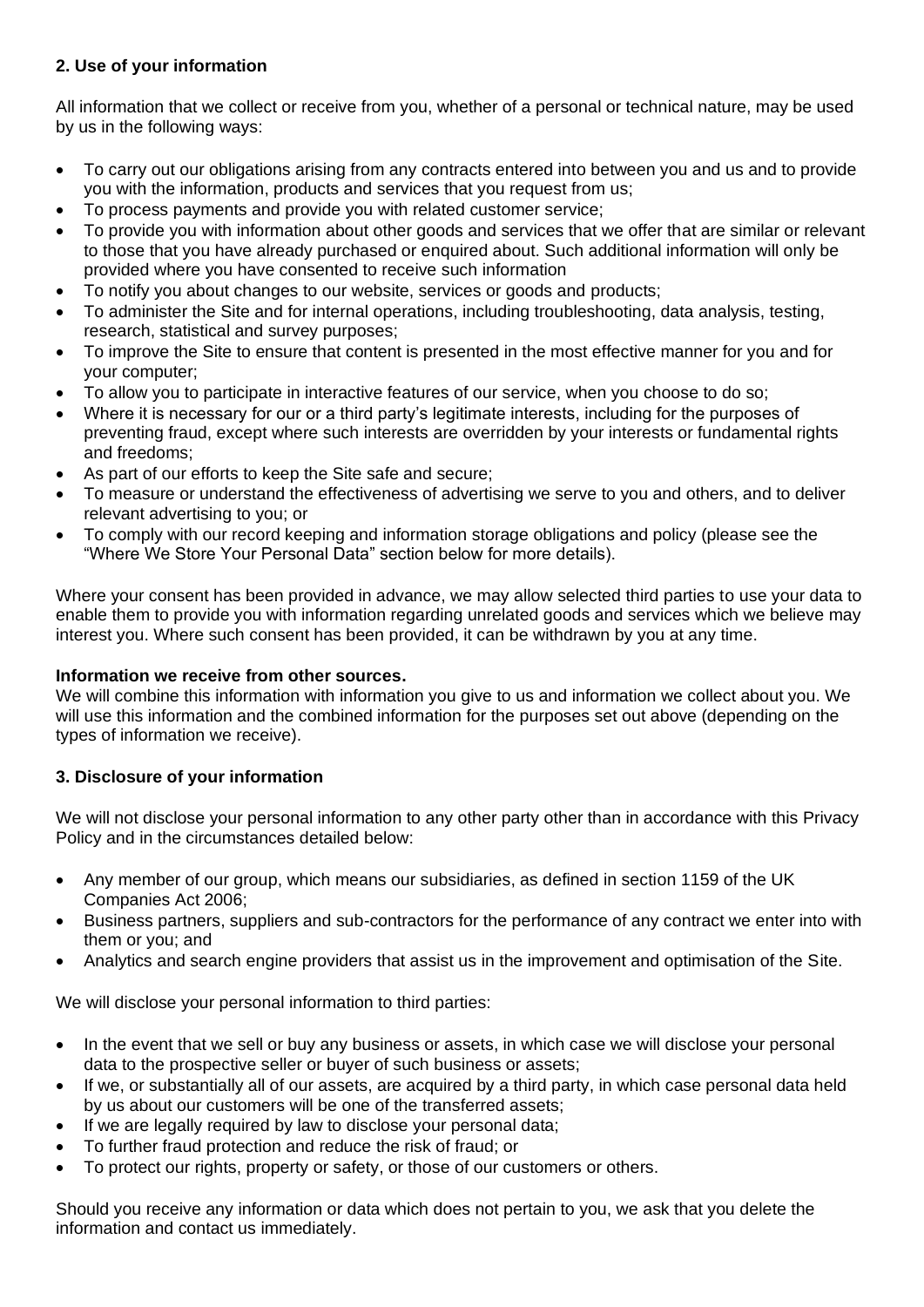#### **4. Where we store your personal data**

All information that you provide to us is stored on our, or our selected business partners', secure servers and we will take reasonable steps to protect your information in accordance with this policy, including (without limitation):

- Installing a secure firewall;
- Using anti-virus protection software:
- Encrypting data; and
- Carrying out regular back-ups.

Some of our external third parties are based outside the European Economic Area (EEA) so their processing of your personal data will involve a transfer of data outside the EEA.

Whenever we transfer your personal data out of the EEA, we ensure a similar degree of protection is afforded to it by ensuring at least one of the following safeguards is implemented:

- We will only transfer your personal data to countries that have been deemed to provide an adequate level of protection for personal data by the European Commission;
- Where we use certain service providers, we may use specific contracts approved by the European Commission which give personal data the same protection it has in Europe; or
- Where we use providers based in the US, we may transfer data to them if they are part of the Privacy Shield which requires them to provide similar protection to personal data shared between Europe and the US.

Unfortunately, the transmission of information via the internet is not completely secure. Although we will do our best to protect your personal data, we cannot guarantee the security of any data transmitted to the Site and any such transmission is at your own risk. Once we have received your information, we will use strict procedures and security features to try to prevent unauthorised access.

# **5. Your rights**

You have the following rights under law in respect of your personal information:

- The right to be informed about the collection and use of your personal information;
- The right of access to your information to verify the legality of our use of it;
- The right to request that inaccurate or incomplete information about you is rectified;
- The right to request the deletion or removal of your information where there is no further reason for us to use it;
- The right to restrict the use of your information;
- The right to obtain and reuse the information that we have about you for your own purposes;
- The right to object to certain uses (such as for marketing purposes); and
- The right not to be subject to a decision that has a legal effect on you that has been based on an automated decision

Should you wish to exercise any of these rights, you may do so at any time by emailing us at info@elitecvsandresumes.com.

If you feel that your rights have been breached in any way, you should contact us at the email given above or lodge an official complaint with the Information Commissioner's Office via their website (**[https://ico.org.uk\) or by writing to:](https://ico.org.uk/)**

Information Commissioner's Office, Wycliffe House, Water Lane, Wilmslow, Cheshire, SK9 5AF.

On occasion we include links to third parties on this website. Where we provide a link it does not mean that we endorse or approve that site's policy towards visitor privacy. You should review these privacy policies before submitting any personal data to these websites.